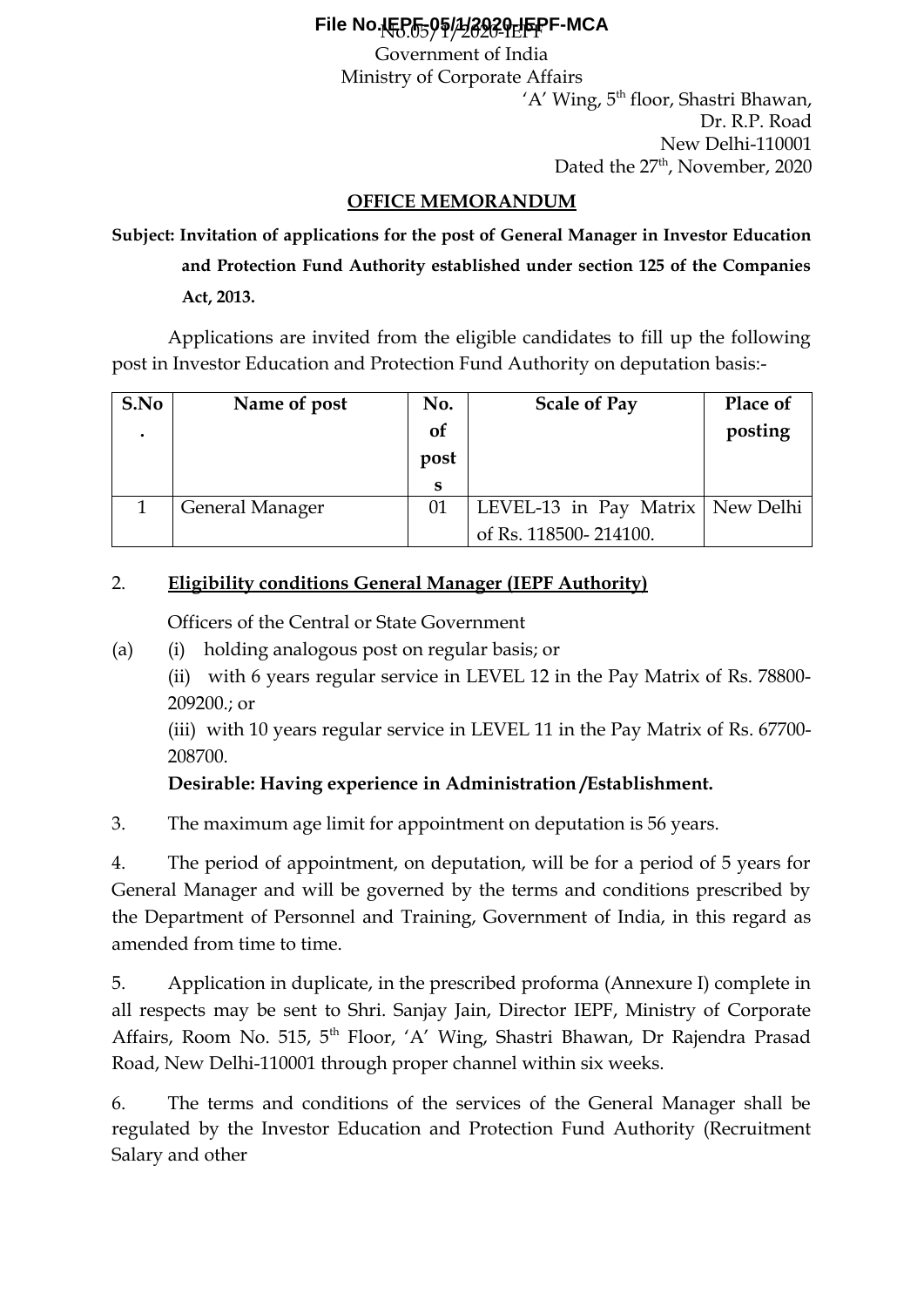Terms and Conditions File No.IEPF-05(1/2020-IEPF-MCA and Assistant General Manager) Rules, 2017 and further amendments. Which is available on the IEPF Authority's website [www.iepf.gov.in](http://www.iepf.gov.in/). The prescribed proforma for the application may be downloaded from the Ministry of Corporate Affairs' website  [www.mca.gov.in](http://www.mca.gov.in/) or [www.iepf.gov.in.](http://www.iepf.gov.in/)

7. This may be given wide publicity.



**(Sanjay Jain) Director Phone no. 011- 23389227**

To

- **1.** All Ministries/Department of Government of India.
- **2.** All State Governments.
- **3.** Union Territory Governments.
- **4.** Secretary, Ministry of Corporate Affairs : for kind information please.
- **5.** Under Secretary DOPT (Shri George Deepak Toppo Under Secretary) with request to kindly arrange to put up this vacancy Circular on DOPT website for wide publicity.
- **6.** All RDs/RoC-cum-OLs/RoCs/OLs, Ministry of Corporate Affairs.
- **7.** All officers of Ministry of Corporate Affairs at Shastri Bhawan, New Delhi.
- **8.** E governance Cell, Ministry of Corporate Affairs with the request to upload the vacancy circular prominently (preferably scroll) on the website of the Ministry and IEPF Authority.